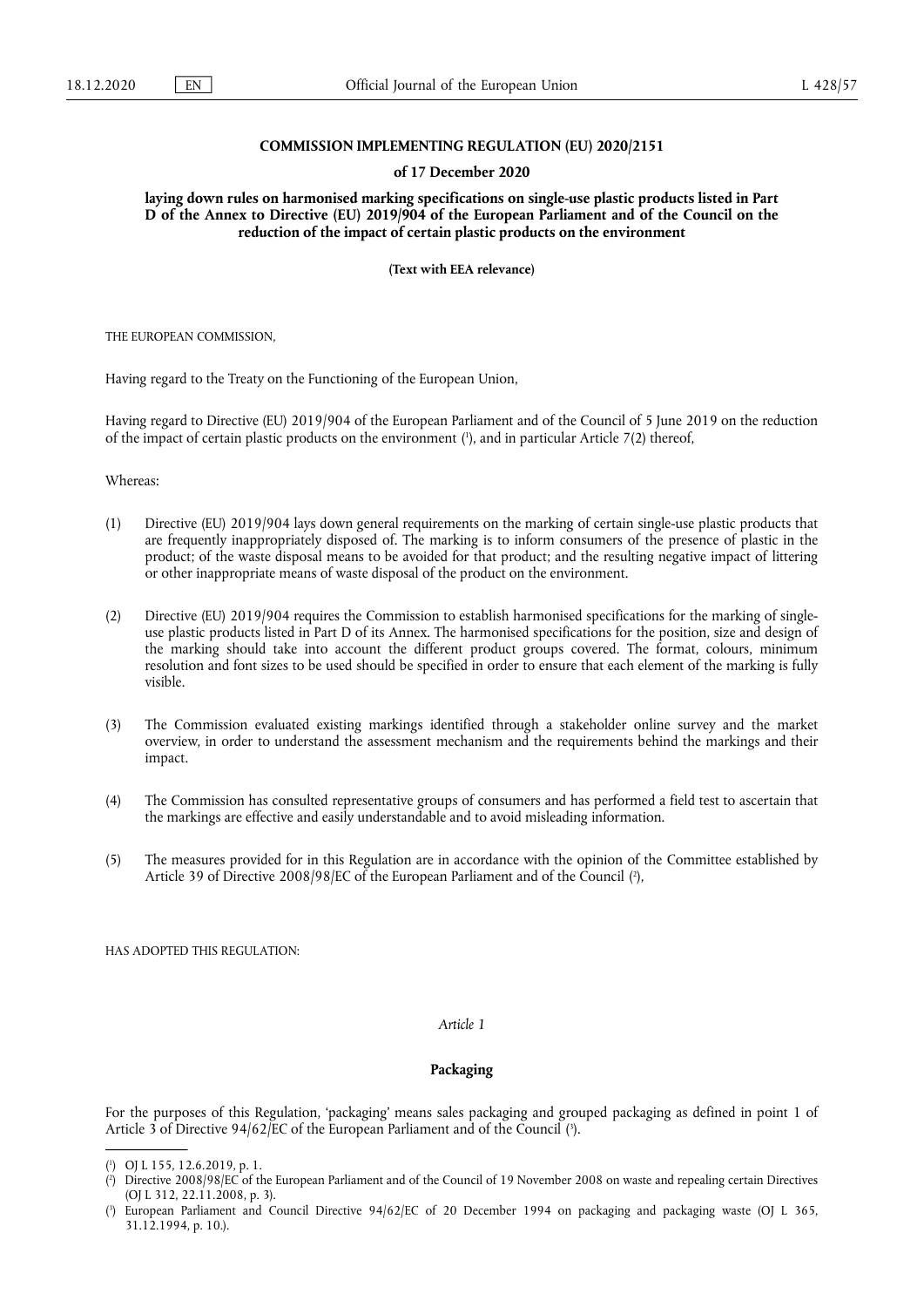## *Article 2*

## **Harmonised marking specifications**

1. The harmonised marking specifications for sanitary towels (pads), and for tampons and tampon applicators are laid down in Annex I.

2. The harmonised marking specifications for wet wipes, i.e. pre-wetted personal care and domestic wipes are laid down in Annex II.

3. The harmonised marking specifications for tobacco products with filters and filters marketed for use in combination with tobacco products are laid down in Annex III.

4. The harmonised marking specifications for beverage cups are laid down in Annex IV.

## *Article 3*

## **Languages**

The information text of the marking shall be written in the official language or languages of the Member State(s) where the single-use plastic product is placed on the market.

### *Article 4*

# **Entry into force and application**

This Regulation shall enter into force on the twentieth day following that of its publication in the *Official Journal of the European Union*.

It shall apply from 3 July 2021.

This Regulation shall be binding in its entirety and directly applicable in all Member States.

Done at Brussels, 17 December 2020.

*For the Commission The President*  Ursula VON DER LEYEN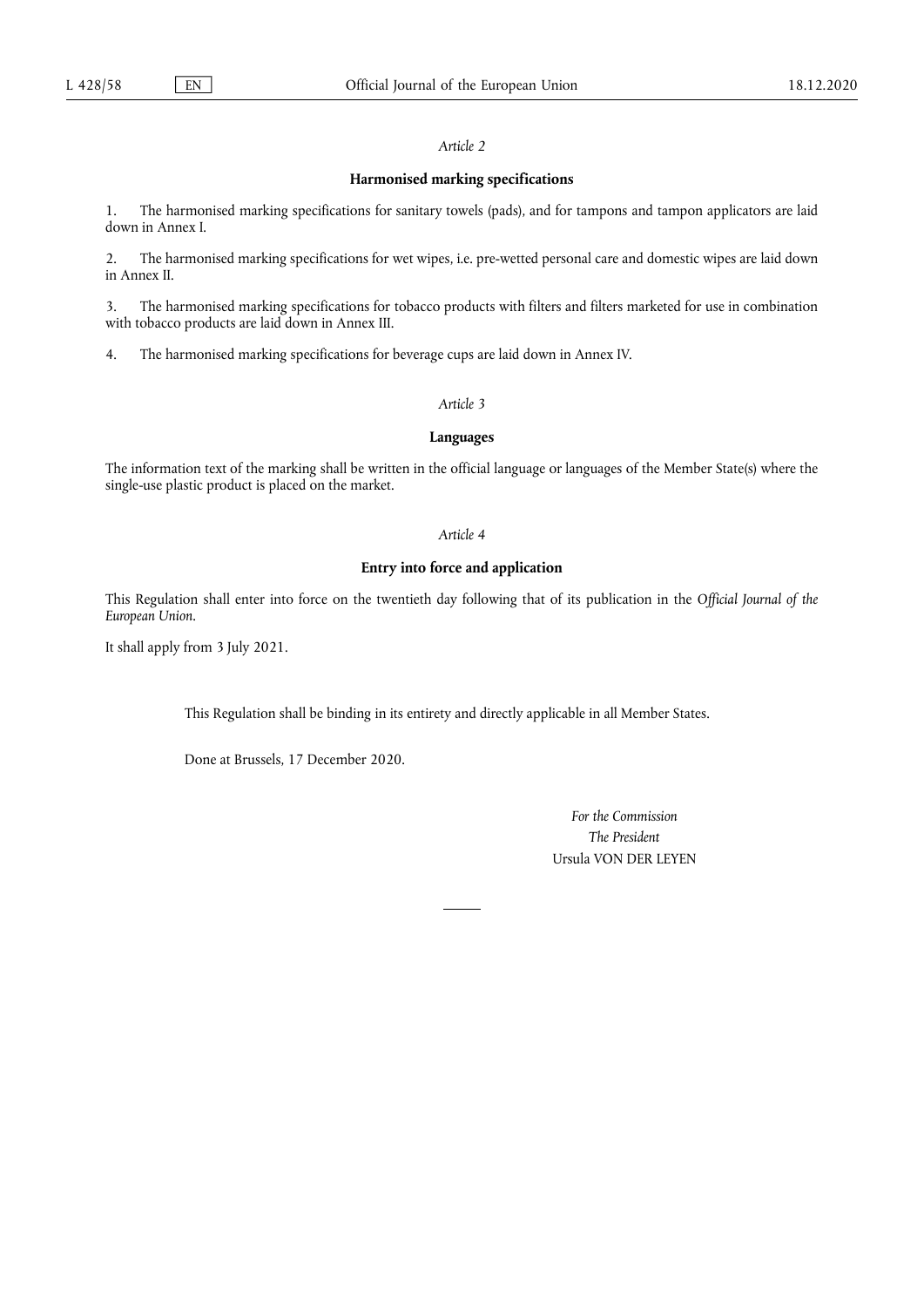## *ANNEX I*

# **Harmonised marking specifications for sanitary towels (pads), and for tampons and tampon applicators**

1. Packaging of sanitary towels (pads), with the surface area of 10 cm2 or more, shall bear the following printed marking:



*Note*: the black line bordering the marking is not part thereof. Its only purpose is to show the thin white line bordering the marking against the white page.

By way of derogation from the first sentence of this point, the marking of packaging of sanitary towels (pads) placed on the market before 4 July 2022 may be affixed by means of stickers.

2. Packaging of tampons and tampon applicators, with the surface area of 10 cm<sup>2</sup> or more, shall bear the following printed marking:



*Note*: the black line bordering the marking is not part thereof. Its only purpose is to show the thin white line bordering the marking against the white page.

By way of derogation from the first sentence of this point, the marking of packaging of tampons and tampons applicators placed on the market before 4 July 2022 may be affixed by means of stickers.

- 3. The marking set out in points 1 and 2 shall comply with the requirements laid down in this point.
	- (a) Position of the marking

The marking shall be placed horizontally on the external front or top surface, whichever is more clearly visible, of the packaging.

Where the marking of the minimum size cannot fit in its entirety on the external front or top surface of the packaging, it may be placed partly on two sides of the packaging, i.e. top and front, or front and side, whichever is more clearly visible.

Where it is not possible to place the marking horizontally due to the shape or size of the packaging, it may be rotated 90° and placed vertically.

The boxes of the marking shall not be separated.

When opening the packaging in accordance with any instructions, the marking should not be torn or made illegible.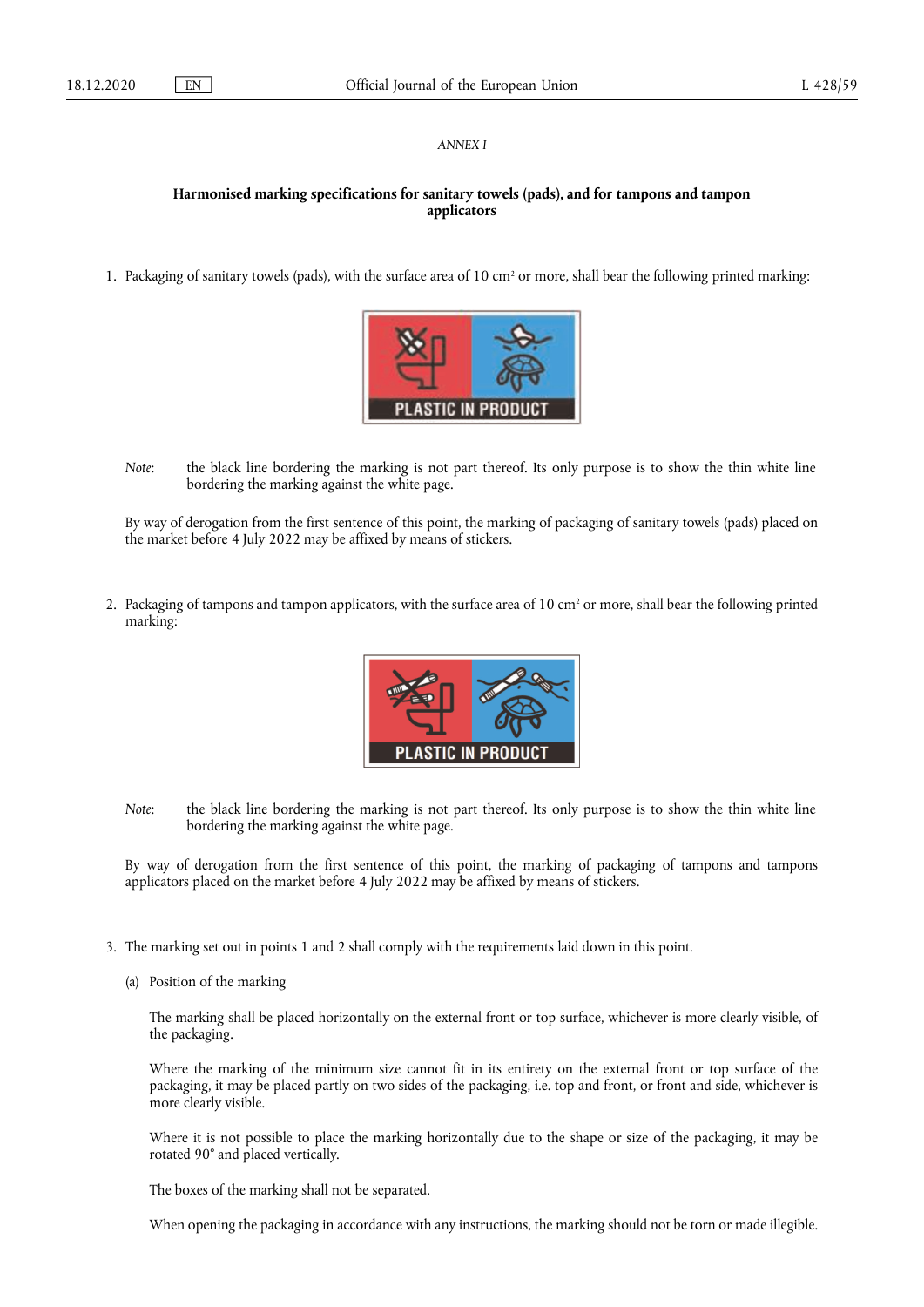(b) Size of the marking

The marking shall be composed of two equal-sized red and blue boxes, which are placed next to each other, and a rectangular black box containing the information text 'PLASTIC IN PRODUCT', placed below the two equal-sized boxes. The ratio between the height and length of the marking shall be 1:2.

Where the area of the external front or top surface of the packaging on which the marking is placed is less than 65 cm<sup>2</sup>, the minimum size of the marking shall be 1,4 cm by 2,8 cm (3,92 cm<sup>2</sup>). In all other cases, the marking shall cover at least 6 % of the surface area on which it is placed. The maximum required size of the marking shall be 3 cm by 6 cm (18 cm<sup>2</sup>).

(c) Design of the marking

The design of the marking shall be reproduced without adding any effects, adjusting the colours, retouching or extending the background. The marking shall be reproduced at a minimum resolution of 300 dots per inch when printed in actual size. The marking shall be bordered by a thin white line.

The information text 'PLASTIC IN PRODUCT' shall be in upper case and in Helvetica Bold font. The font size shall be a minimum of 5 pt and a maximum of 14 pt.

Where the information text is translated into another or several official languages of the Member States, the translated information text shall be placed either close below the marking, or inside the rectangular black box below the first language, and shall be in both cases clearly visible. In exceptional cases due to spatial constraints on the external front or top surface of the packaging, the information text translated into another or several official languages of the Member States may be placed elsewhere on the packaging as close as possible to the marking and where it is clearly visible. The translated information text shall be in upper case and in Helvetica Bold font. The font size shall be a minimum of 5 pt and a maximum of 14 pt. Where the information text in additional languages is placed in the rectangular black box, derogations from the maximum required size of the marking are possible.

The colours having the following colour codes shall be used:

- White:  $C = 0 / M = 0 / Y = 0 / K = 0$
- Black:  $C = 0 / M = 0 / Y = 0 / K = 100$
- Red:  $C = 0 / M = 90 / Y = 60 / K = 0$
- Blue:  $C = 60 / M = 0 / Y = 0 / K = 0$ .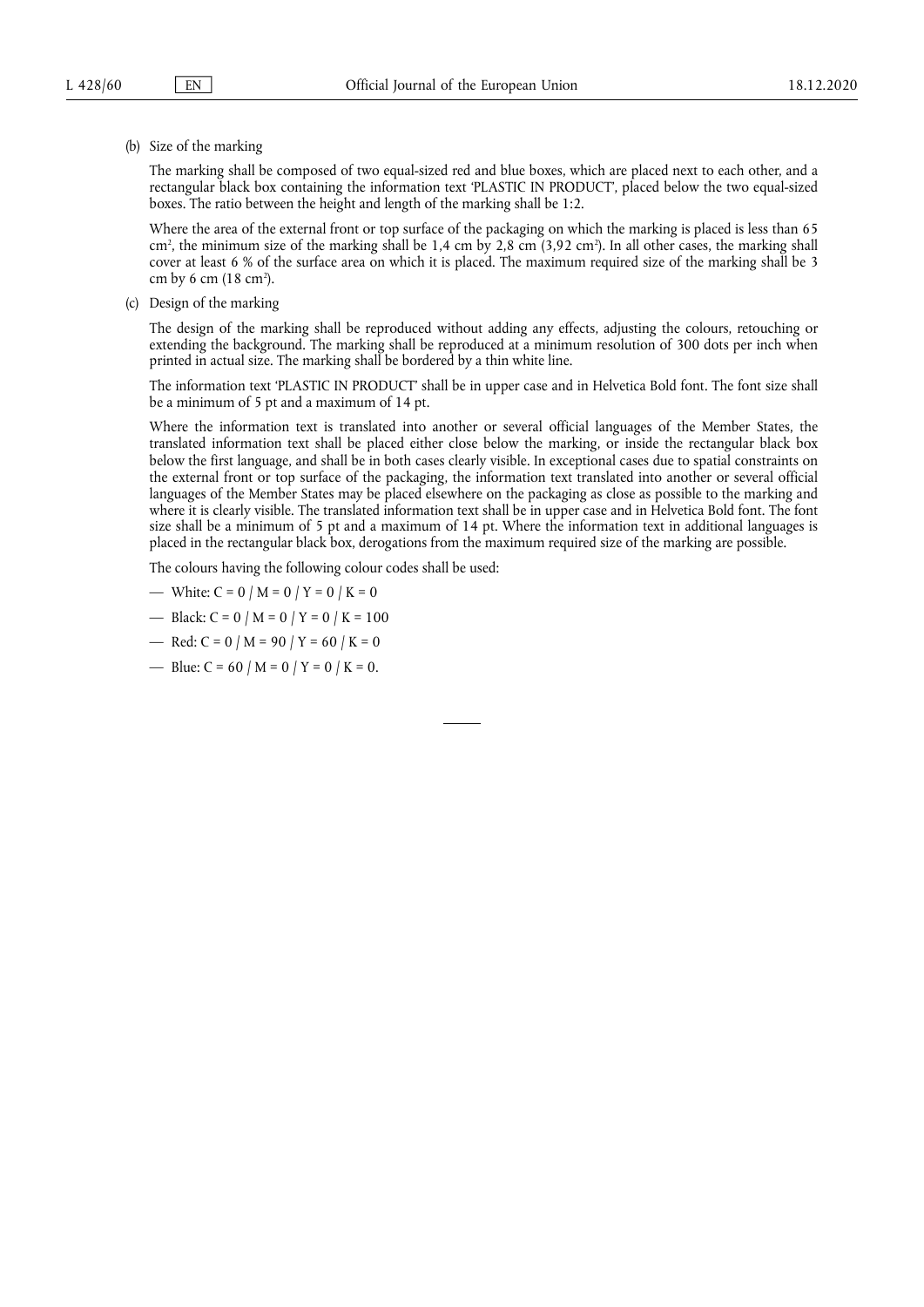#### *ANNEX II*

### **Harmonised marking specifications for wet wipes**

1. Packaging of wet wipes (i.e. pre-wetted personal care and domestic wipes), with the surface area of  $10 \text{ cm}^2$  or more, shall bear the following printed marking:



*Note*: the black line bordering the marking is not part thereof. Its only purpose is to show the thin white line bordering the marking against the white page.

By way of derogation from the first sentence of this point, the marking of packaging of wet wipes placed on the market before 4 July 2022 may be affixed by means of stickers.

- 2. The marking shall comply with the requirements laid down in this point.
	- (a) Position of the marking

The marking shall be placed horizontally on the external front or top surface, whichever is more clearly visible, of the packaging.

Where the marking of the minimum size cannot fit in its entirety on the external front or top surface of the packaging, it may be placed partly on two sides of the packaging, i.e. top and front, or front and side, whichever is more clearly visible.

Where it is not possible to place the marking horizontally due to the shape or size of the packaging, it may be rotated 90° and placed vertically.

The boxes of the marking shall not be separated.

When opening the packaging in accordance with any instructions, the marking should not be torn or made illegible.

(b) Size of the marking

The marking shall be composed of two equal-sized red and blue boxes, which are placed next to each other, and a rectangular black box containing the information text 'PLASTIC IN PRODUCT' placed below the two equal-sized boxes. The ratio between the height and length of the marking shall be 1:2.

Where the area of the external front or top surface of the packaging on which the marking is placed is less than 65 cm2 , the minimum size of the marking shall be 1,4 cm by 2,8 cm (3,92 cm2 ). In all other cases, the marking shall cover at least 6 % of the surface area on which it is placed. The maximum required size of the marking shall be 3 cm by 6 cm (18 cm2 ).

(c) Design of the marking

The design of the marking shall be reproduced without adding any effects, adjusting the colours, retouching or extending the background. The marking shall be reproduced at a minimum resolution of 300 dots per inch when printed in actual size. The marking shall be bordered by a thin white line.

The information text 'PLASTIC IN PRODUCT' shall be in upper case and in Helvetica Bold font. The font size shall be a minimum of 5 pt and a maximum of 14 pt.

Where the information text is translated into another or several official languages of the Member States, the translated information text shall be placed either close below the marking, or inside the rectangular black box below the first language, and shall be in both cases clearly visible. In exceptional cases due to spatial constraints on the external front or top surface of the packaging, the information text translated into another or several official languages of the Member States may be placed elsewhere on the packaging as close as possible to the marking and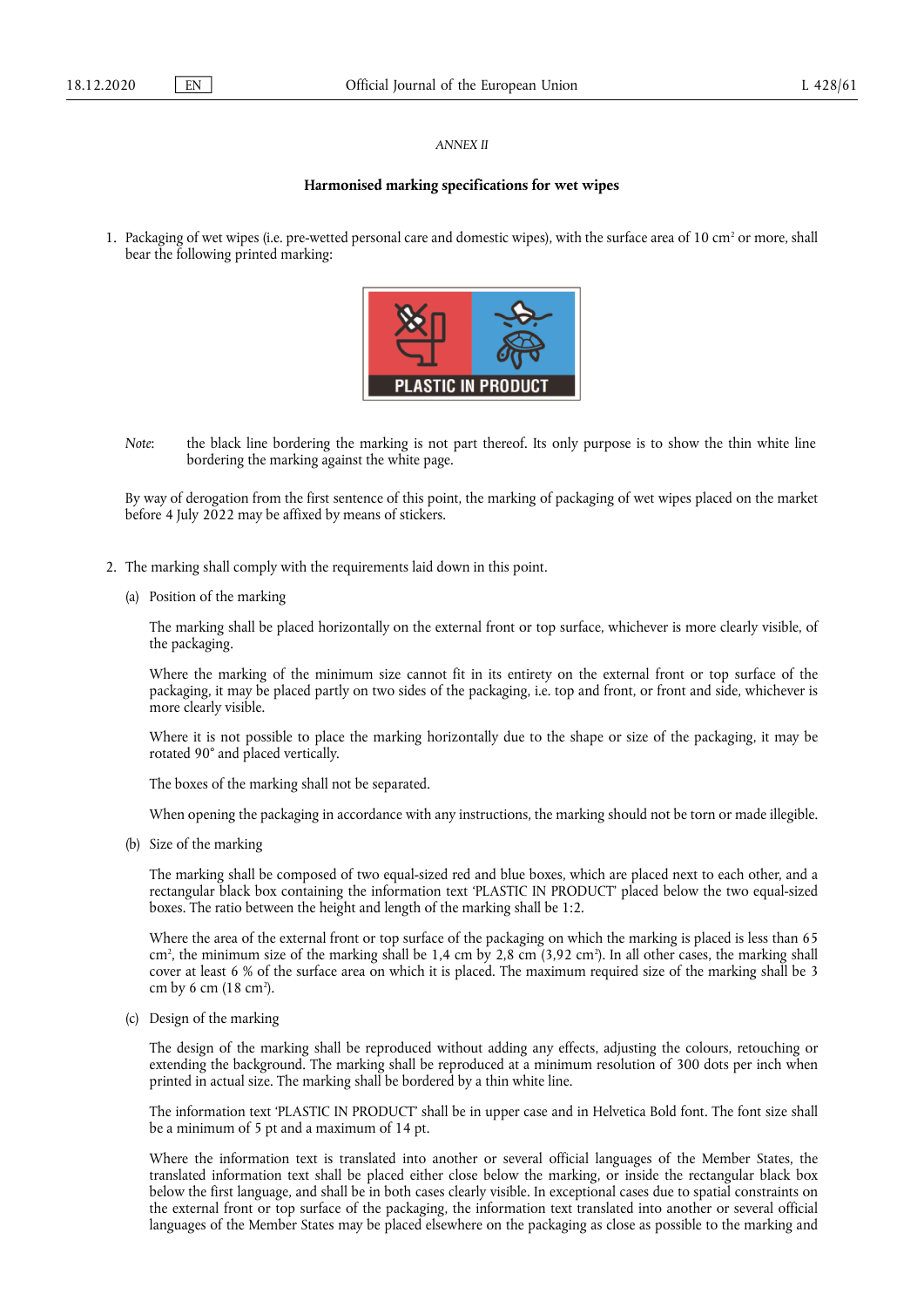where it is clearly visible. The translated information text shall be in upper case and in Helvetica Bold font. The font size shall be a minimum of 5 pt and a maximum of 14 pt. Where the information text in additional languages is placed in the rectangular black box, derogations from the maximum required size of the marking are possible.

The colours having the following colour codes shall be used:

- White:  $C = 0 / M = 0 / Y = 0 / K = 0$
- Black:  $C = 0 / M = 0 / Y = 0 / K = 100$
- Red:  $C = 0 / M = 90 / Y = 60 / K = 0$
- Blue:  $C = 60 / M = 0 / Y = 0 / K = 0$ .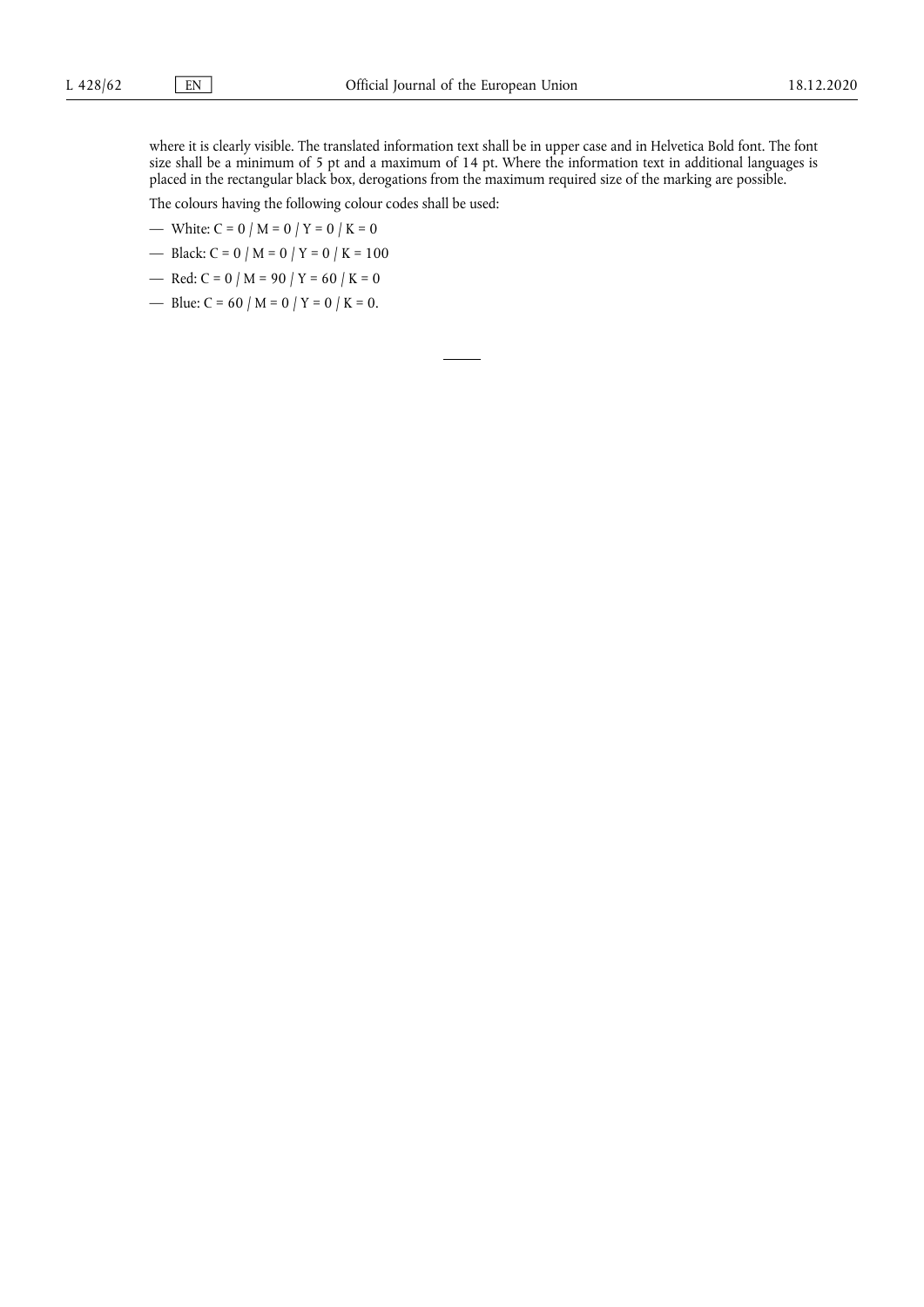#### *ANNEX III*

## **Harmonised marking specifications for tobacco products with filters and filters marketed for use in combination with tobacco products**

1. Unit packet as defined in point 30 of Article 2 of Directive 2014/40/EU ('unit packet') and outside packaging as defined in point 29 of Article 2 of Directive 2014/40/EU ('outside packaging') for tobacco products with filters with the surface area of 10 cm<sup>2</sup> or more; and packaging for filters marketed for use in combination with tobacco products with the surface area of 10 cm<sup>2</sup> or more shall bear the following printed marking:



*Note*: the black line bordering the marking is not part thereof. Its only purpose is to show the thin white line bordering the marking against the white page.

By way of derogation from the first sentence of this point, the marking of unit packet and outside packaging for tobacco products with filters and packaging for filters marketed for use in combination with tobacco products placed on the market before 4 July 2022 may be affixed by means of stickers.

- 2. The marking shall comply with the requirements laid down in this point.
	- (a) Position of the marking
		- (i) Tobacco products with filters

The marking shall be placed horizontally on the external back surface of the unit packet and on the outside packaging.

Where the marking of the minimum size cannot fit horizontally on the external back surface of the unit packet, it may be rotated 90° and placed vertically on the back surface or on any of the external lateral surfaces of the unit packet. In all cases, it shall be clearly visible.

The boxes of the marking shall not be separated.

The marking shall not obstruct in any way the visibility of the health warnings required by Directive 2014/40/EU.

The marking shall not be totally or partially covered by other labels or stamps.

When opening the unit packet and of the outside packaging in accordance with any instructions, the marking should not be torn or made illegible.

(ii) Filters marketed for use in combination with tobacco products

The marking shall be placed horizontally on the external front or top surface, whichever is more clearly visible, of the packaging.

Where the marking of the minimum size cannot fit in its entirety on the external front or top surface of the packaging, it may be placed horizontally partly on two sides of the packaging, i.e. top and front or front and side, whichever is more clearly visible.

Where it is not possible to place the marking horizontally due to the shape or size of the packaging, it may be rotated 90° and placed vertically.

The boxes of the marking shall not be separated.

When opening of the packaging in accordance with any instructions, the marking should not be torn or made illegible.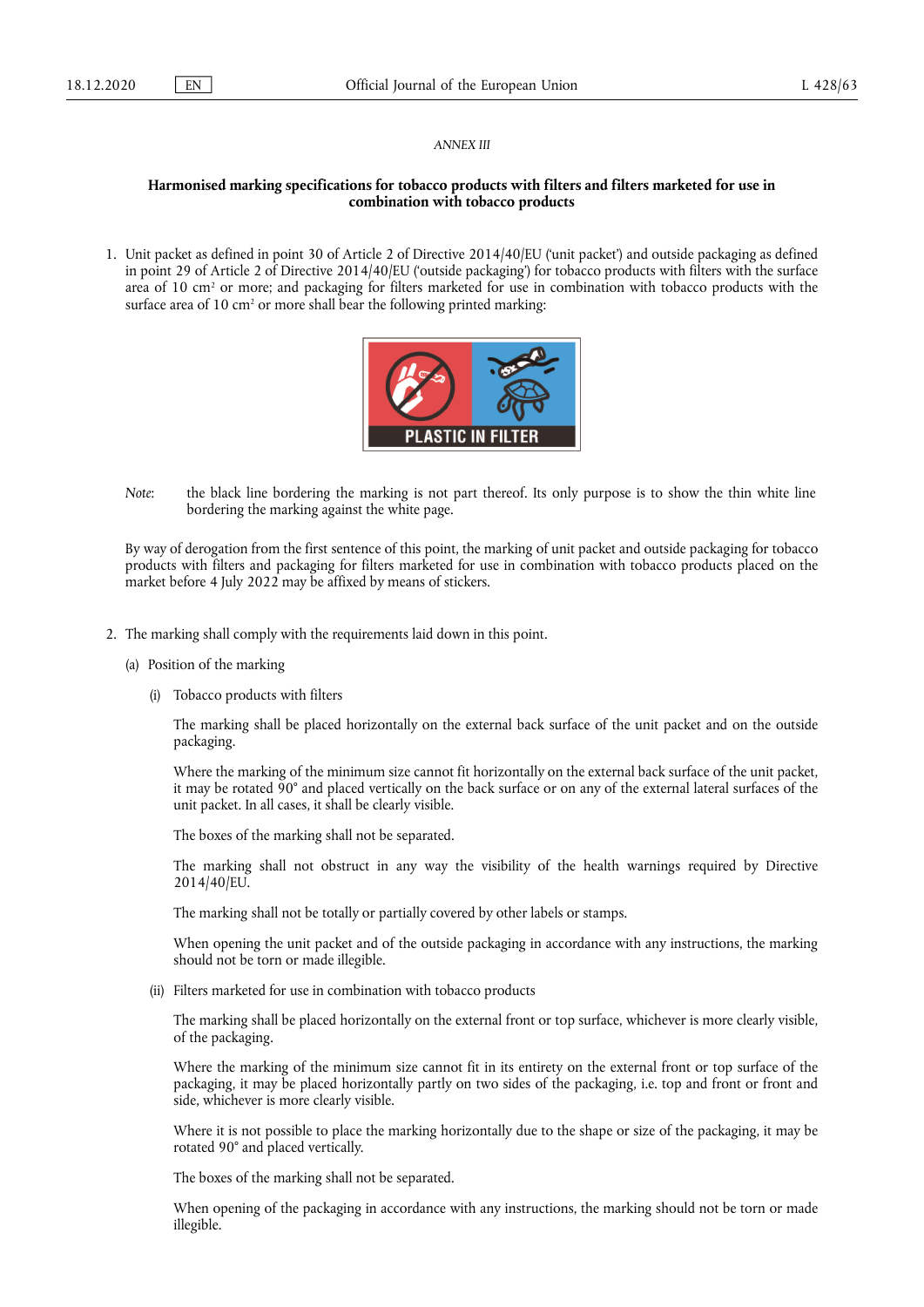(b) Size of the marking

The marking shall be composed of two equal-sized red and blue boxes, which are placed next to each other, and a rectangular black box containing the information text 'PLASTIC IN FILTER' placed below the two equal-sized boxes. The ratio between the height and length of the marking shall be 1:2.

(i) Tobacco products with filters

Where the area of the external back surface of the unit packet is less than 65 cm<sup>2</sup>, the minimum size of the marking shall be 1,4 cm by 2,8 cm (3,92 cm2 ). In all other cases, the marking shall cover at least 6 % of the surface area on which it is placed. The maximum required size of the marking shall be 3 cm by 6 cm (18 cm<sup>2</sup>).

(ii) For filters marketed for use in combination with tobacco products

Where the area of the external front or top surface of the packaging on which the marking is placed is less than 65 cm2 , the minimum size of the marking shall be 1,4 cm by 2,8 cm (3,92 cm2 ). In all other cases, the marking shall cover at least 6 % of the surface area on which it is placed. The maximum required size of the marking shall be 3 cm by 6 cm (18 cm<sup>2</sup>).

(c) Design of the marking

The design of the marking shall be reproduced without adding any effects, adjusting the colours, retouching or extending the background. The marking shall be reproduced at a minimum resolution of 300 dots per inch when printed in actual size. The marking shall be bordered by a thin white line.

The information text 'PLASTIC IN FILTER' shall be in upper case and in Helvetica Bold font. The font size shall be a minimum of 5 pt and a maximum of 14 pt.

Where the information text is translated into another or several official languages of the Member States, the translated information text shall be placed either close below the marking, or inside the rectangular black box below the first language, and shall be in both cases clearly visible. In exceptional cases due to spatial constraints on the external front or top surface of the packaging, the information text translated into another or several official languages of the Member States may be placed elsewhere on the packaging as close as possible to the marking and where it is clearly visible. The translated information text shall be in upper case and in Helvetica Bold font. The font size shall be a minimum of 5 pt and a maximum of 14 pt. Where the information text in additional languages is placed in the rectangular black box, derogations from the maximum required size of the marking are possible.

The colours having the following colour codes shall be used:

- White:  $C = 0 / M = 0 / Y = 0 / K = 0$
- Black:  $C = 0 / M = 0 / Y = 0 / K = 100$
- Red:  $C = 0 / M = 90 / Y = 60 / K = 0$
- Blue:  $C = 60 / M = 0 / Y = 0 / K = 0$ .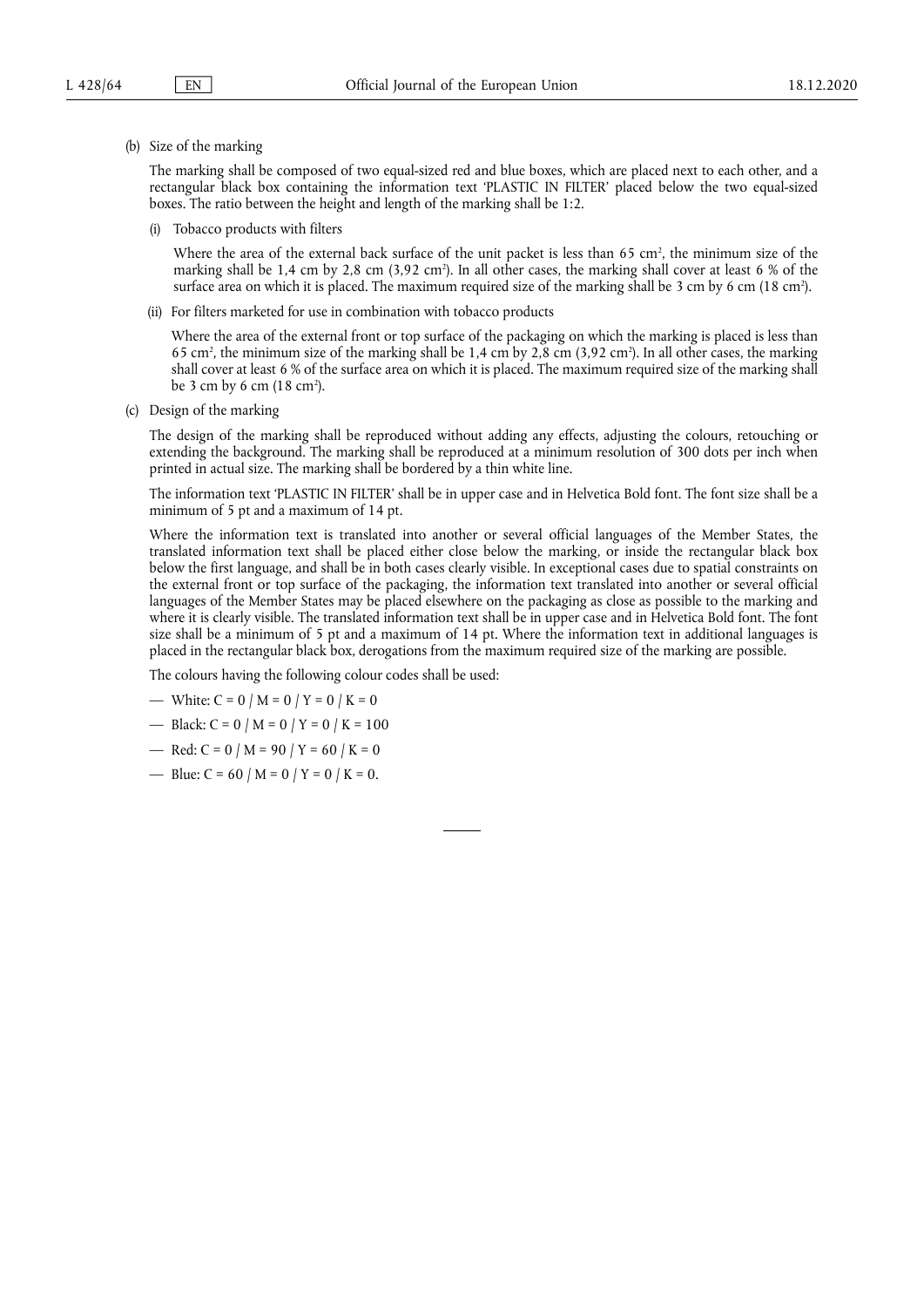## *ANNEX IV*

# **Harmonised marking specifications for beverage cups**

1. Beverage cups made partly from plastic shall bear the following printed marking:



*Note*: the black line bordering the marking is not part thereof. Its only purpose is to show the thin white line bordering the marking against the white page.

By way of derogation from the first sentence of this point, the marking of beverage cups made partly from plastic placed on the market before 4 July 2022 may be affixed by means of stickers.

2. Beverage cups made wholly from plastic shall bear either the following printed marking or the following engraved/ embossed marking:

*Printed* 



*Note*: the black line bordering the marking is not part thereof. Its only purpose is to provide contrast against the white page.

By way of derogation from the first sentence of this point, the marking of beverage cups made wholly from plastic placed on the market before 4 July 2022 may be affixed by means of stickers.

*Engraved/embossed* 



- *Note*: the black line bordering the marking and grey background are not part thereof. Its only purpose is to provide contrast against the white page.
- 3. The marking for beverage cups made partly from plastic shall comply with the requirements laid down in this point.
	- (a) Position of the marking
		- (i) Traditional cups:

The marking shall be placed horizontally on the external surface of the cup away from the rim to avoid contact with the consumer's mouth when drinking. The marking shall not be placed under the base of the cup.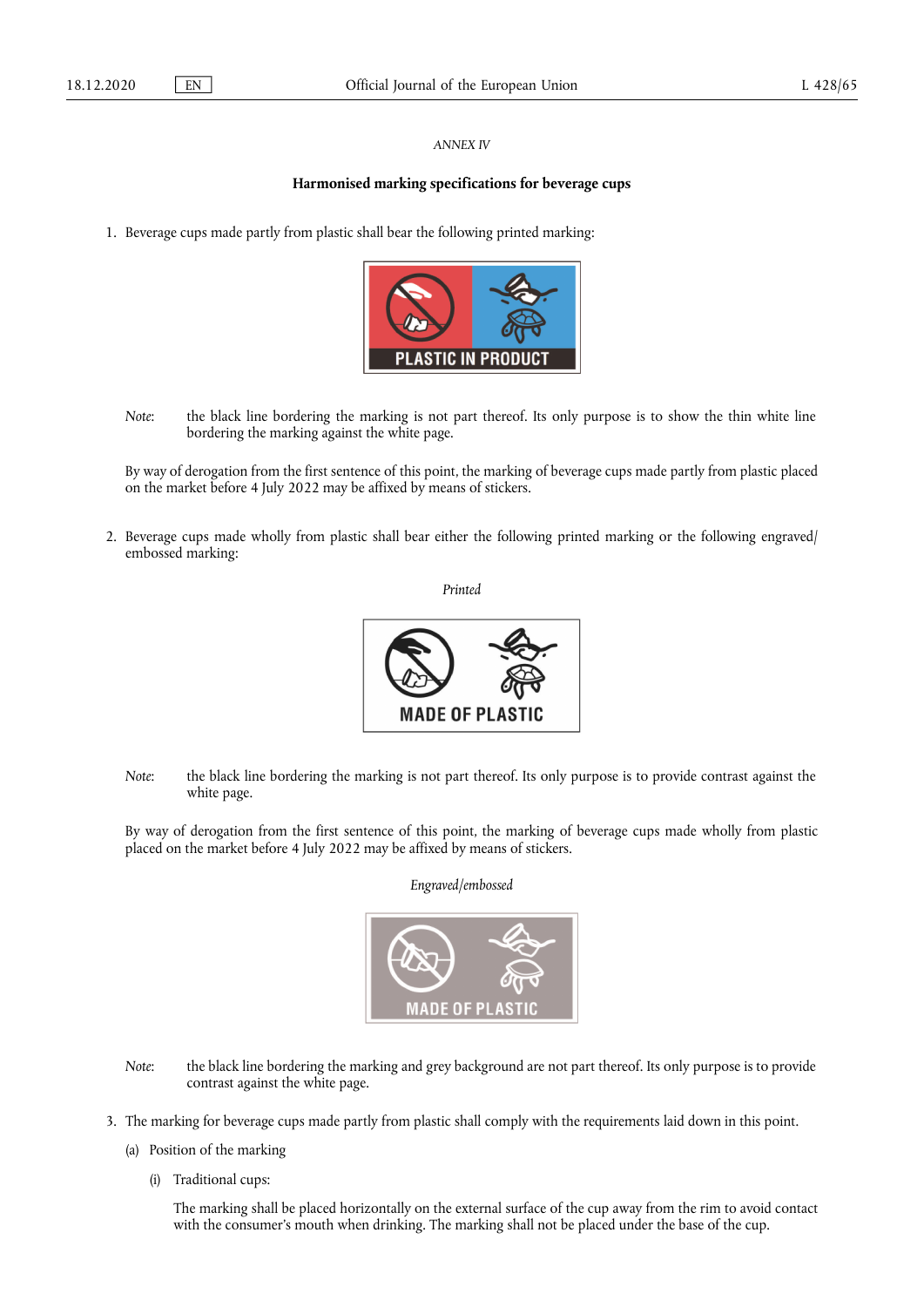(ii) Champagne-type cups:

The marking shall be placed horizontally on the external surface of the cup, including the upper side of the base that holds the stem. The marking shall be placed away from the rim to avoid contact with the consumer's mouth when drinking. The marking shall not be placed under the base of the cup.

Where it is not possible to place the marking horizontally due to the shape or size of the cup, it may be rotated 90° and placed vertically.

The boxes of the marking shall not be separated.

(b) Size of the marking

The marking shall be composed of two equal-sized red and blue boxes, which are placed next to each other, and a rectangular black box containing the information text 'PLASTIC IN PRODUCT' placed below the two equal-sized boxes. The ratio between the height and length of the marking shall be 1:2.

For cups with a volume of less than 500 ml, the minimum size of the marking shall be 1,4 cm by 2,8 cm (3,92 cm2 ).

For cups with a volume of 500 ml or more, the minimum size of the marking shall be 1,6 cm by 3,2 cm (5,12 cm<sup>2</sup>).

(c) Design of the marking

The design of the marking shall be reproduced without adding any effects, adjusting the colours, retouching or extending the background. The marking shall be reproduced at a minimum resolution of 300 dots per inch when printed in actual size. The marking shall be bordered by a thin white line.

The information text 'PLASTIC IN PRODUCT' shall be in upper case and in Helvetica Bold font. The font size shall be a minimum of 5 pt for the cups of less than 500 ml and of 6 pt for the cups of 500 ml or more.

Where the information text is translated into another or several official languages of the Member States, the translated information text shall be placed either close below the marking, or inside the rectangular black box below the first language, and shall be in both cases clearly visible. In exceptional cases due to spatial constraints on the external surface of the cup, the information text translated into another or several official languages of the Member States may be placed elsewhere on the cup as close as possible to the marking and where it is clearly visible. The translated information text shall be in upper case and in Helvetica Bold font. The font size shall be a minimum of 5 pt for the cups of less than 500 ml and 6 pt for the cups of 500 ml and more. Where the information text in additional languages is placed in the rectangular black box, derogations from the maximum required size of the marking are possible.

The colours having the following colour codes shall be used:

- White:  $C = 0 / M = 0 / Y = 0 / K = 0$
- Black:  $C = 0 / M = 0 / Y = 0 / K = 100$
- Red:  $C = 0 / M = 90 / Y = 60 / K = 0$
- Blue:  $C = 60 / M = 0 / Y = 0 / K = 0$ .
- 4. The marking for beverage cups made wholly from plastic shall comply with the requirements laid down in this point
	- (a) Position of the marking
		- (i) Traditional cups

The marking shall be placed horizontally on the external surface of the cup, wherever is more clearly visible. The marking shall not be placed under the base of the cup. When printed, the marking shall be placed away from the rim to avoid contact with the consumer's mouth when drinking In the case of ridged cups, the marking shall not be embossed/engraved on the ridges.